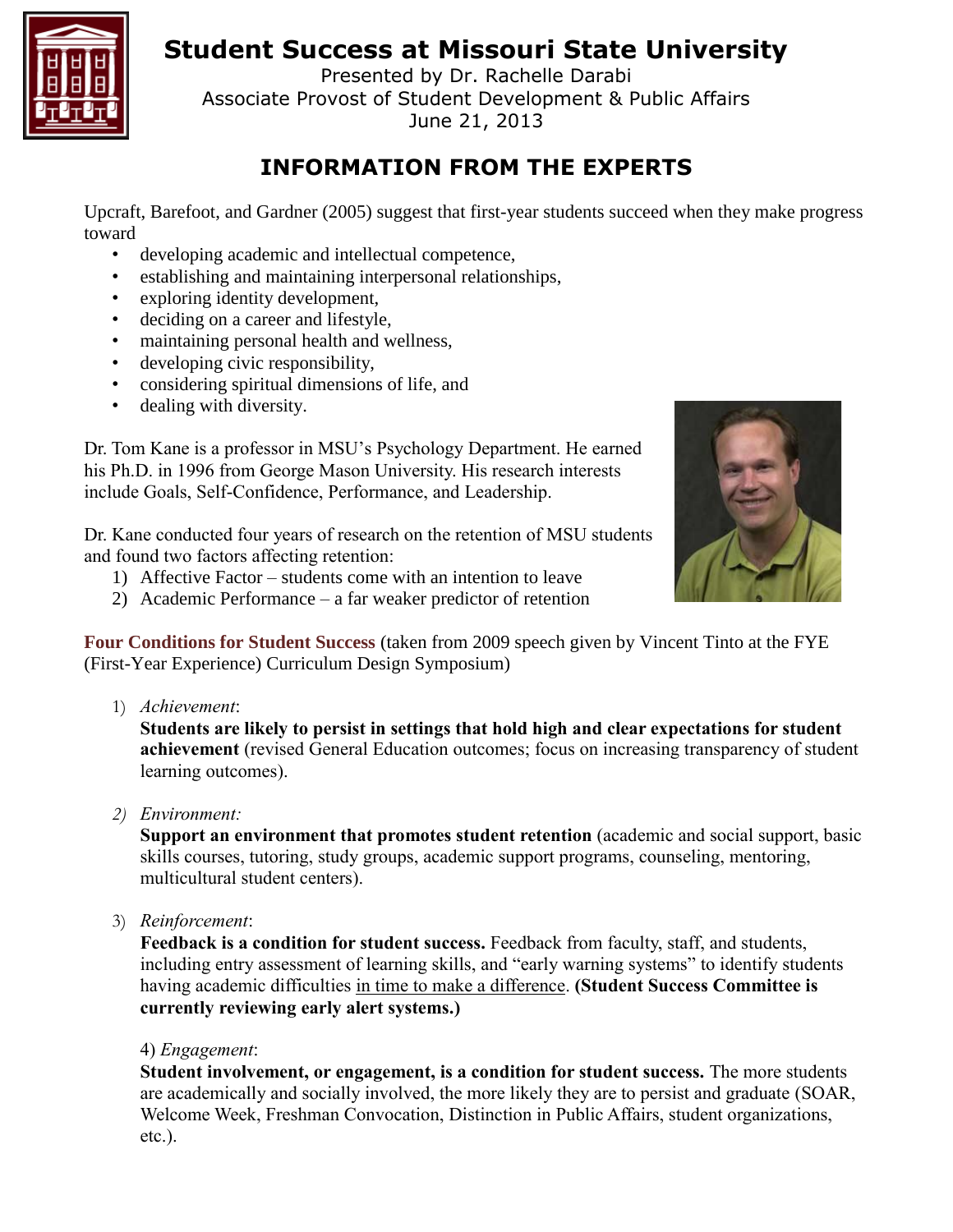### **MSU BY THE NUMBERS**

*Note: Retention rates capture fall-to-fall enrollment.*

# **Retention Rates**

| Retention Rates for First-time, Full-time, New in College Students |        |  |  |  |
|--------------------------------------------------------------------|--------|--|--|--|
| $FA11 - FA12$                                                      | 75.35% |  |  |  |
| $FA10 - FA11$                                                      | 75.43% |  |  |  |
| $FA09 - FA10$                                                      | 73.47% |  |  |  |

| <b>Retention Rates for New Transfers, Full-time Students</b> |        |  |  |  |
|--------------------------------------------------------------|--------|--|--|--|
| $FA11 - FA12$                                                | 82.94% |  |  |  |
| $FA10 - FA11$                                                | 80.19% |  |  |  |
| $FA09 - FA10$                                                | 82.76% |  |  |  |

| <b>Retention Rates for Continuing Students by Class</b> |              |             |             |             |              |             |
|---------------------------------------------------------|--------------|-------------|-------------|-------------|--------------|-------------|
|                                                         | $FA11 \# of$ | FA12#       |             | FA11#       | $FA09 \# of$ | FA10#       |
|                                                         | Continuing   | Retained or | Continuing  | Retained or | Continuing   | Retained or |
|                                                         | or Readmits  | Graduated   | or Readmits | Graduated   | or Readmits  | Graduated   |
| Freshmen                                                | 483          | 77.8%       | 465         | 76.1%       | 473          | 73.8%       |
| Sophomore                                               | 2276         | 89.6%       | 2176        | 89.4%       | 2194         | 90.2%       |
| Junior                                                  | 2449         | 92.3%       | 2444        | 92.3%       | 2479         | 93.3%       |
| Senior                                                  | 1599         | 88.1%       | 1704        | 90.0%       | 2077         | 92.3%       |

| Retention Rates for Undergraduate, Degree Seeking Students by Race/Ethnicity |                                     |                                         |                                     |                                   |                                             |                                   |
|------------------------------------------------------------------------------|-------------------------------------|-----------------------------------------|-------------------------------------|-----------------------------------|---------------------------------------------|-----------------------------------|
|                                                                              | $FA11 \# of$<br>Enrolled<br>Student | $FA$ 12 $#$<br>Retained or<br>Graduated | $FA10 \# of$<br>Enrolled<br>Student | FA11#<br>Retained or<br>Graduated | $FA09 \# of$<br>Enrolled<br><b>Students</b> | FA10#<br>Retained or<br>Graduated |
| International                                                                | 652                                 | 83.1%                                   | 604                                 | 84.6%                             | 471                                         | 84.3%                             |
| Unknown                                                                      | 415                                 | 84.3%                                   | 534                                 | 83.7%                             | 709                                         | 81.1%                             |
| Minority                                                                     | 1,579                               | 77.9%                                   | 1,548                               | 76.0%                             | 1,327                                       | 78.5%                             |
| White or<br>Caucasian                                                        | 12,718                              | 83.7%                                   | 12,550                              | 83.3%                             | 12,516                                      | 83.6%                             |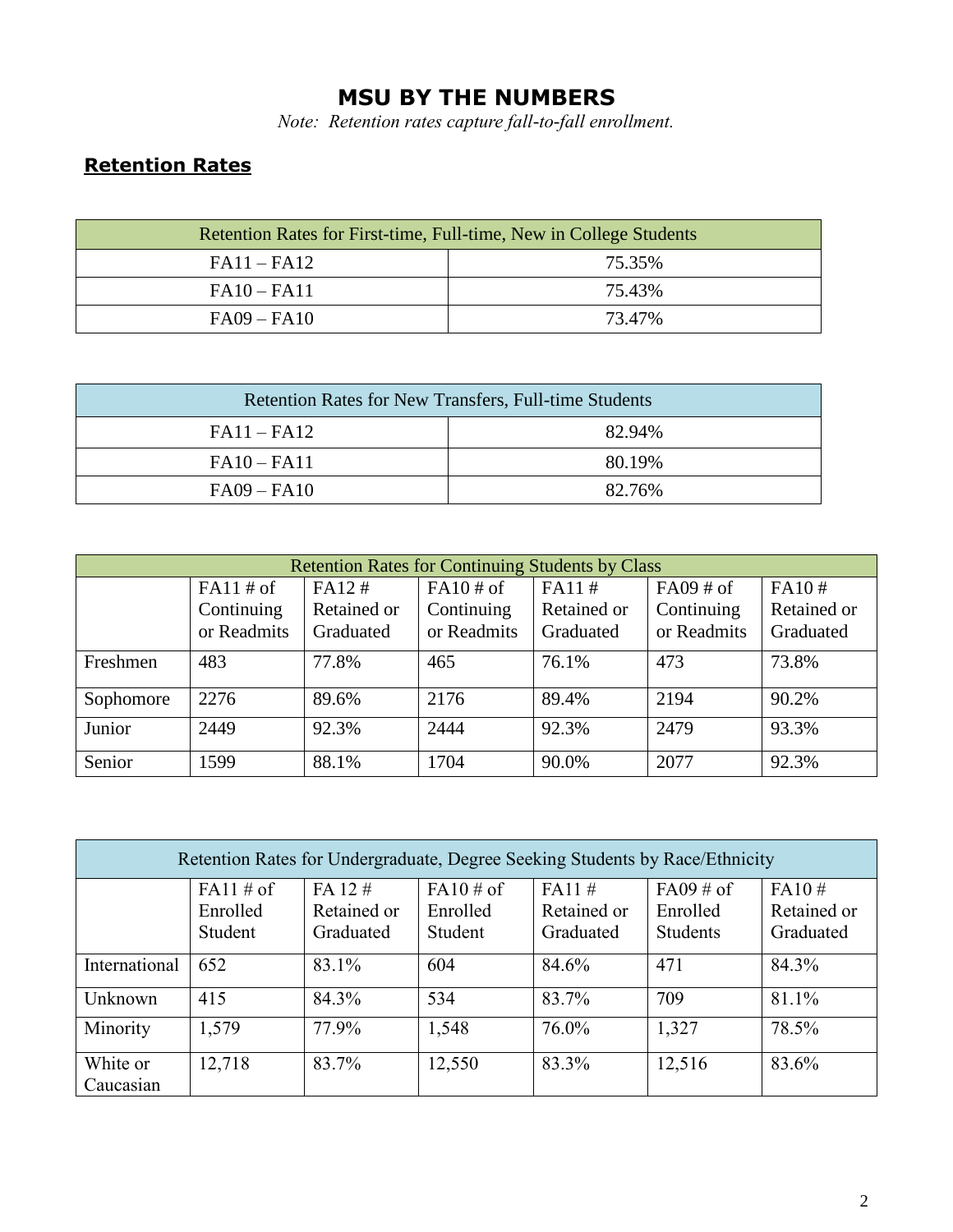| Retention Rates for Graduate Level, Full & Part-time Students<br>(includes Doctorate, Masters, Graduate-unclassified, and Post-baccalaureate) |        |  |  |
|-----------------------------------------------------------------------------------------------------------------------------------------------|--------|--|--|
| $FA11 - FA12$                                                                                                                                 | 85.11% |  |  |
| $FA10 - FA11$                                                                                                                                 | 85.14% |  |  |
| $FA09 - FA10$                                                                                                                                 | 84.12% |  |  |

#### **Graduation Rates**

| 6-Year Graduation Rates for Full-time Undergraduate Students |           |        |  |  |  |
|--------------------------------------------------------------|-----------|--------|--|--|--|
| First-time, New in College<br>2002-2006<br>54.08%            |           |        |  |  |  |
| First-time, Transfer                                         | 2002-2006 | 57.55% |  |  |  |

| Graduation Rates for Degree-Seeking International Students |                       |                                                  |  |  |  |
|------------------------------------------------------------|-----------------------|--------------------------------------------------|--|--|--|
| Period of International Student<br>Entry at MSU            | <b>Student Number</b> | <b>Percent Graduation</b><br>4 years after entry |  |  |  |
| $FA08 - SU09$                                              | 148                   | 79.7%                                            |  |  |  |
| $FA09 - SU2010$                                            | 276                   | 89.5%                                            |  |  |  |

|                        |                  |                  | Graduation Rates for Graduate Level, Full & Part-time Students<br>(includes Doctorate, Masters, Graduate-unclassified, and Post-baccalaureate) |                     |               |                                        |                              |                     |                    |
|------------------------|------------------|------------------|------------------------------------------------------------------------------------------------------------------------------------------------|---------------------|---------------|----------------------------------------|------------------------------|---------------------|--------------------|
|                        | Student<br>Count | Grad in<br>2 yrs | % Grad<br>in $2 \text{ yrs}$                                                                                                                   | Grad up<br>to 3 yrs | in $3 \,$ yrs | % Grad   Grad up<br>to $4 \text{ yrs}$ | % Grad<br>in $4 \text{ yrs}$ | Grad up<br>to 6 yrs | % Grad<br>in 6 yrs |
| $FA06-$<br><b>SU07</b> | 1424             | 495              | 34.8%                                                                                                                                          | 734                 | 51.5%         | 846                                    | 59.4%                        | 912                 | 64.0%              |

#### **National Survey of Student Engagement (NSSE) 2012 Results Underrepresented Student Comparisons**

As shown in the table below, there were statistically significant differences between Caucasian students and students from other ethnicities on three of the NSSE benchmarks: Level of Academic Challenge (LAC), Student Faculty Interaction (SFI), and Enriching Educational Experiences (EEE). Only senior students differed significantly on LAC, and only first-year students differed significantly on SFI and EEE. In all cases, students from other ethnicities showed higher mean responses to items in the three benchmarks than Caucasian students. In other words, underrepresented students reported a greater level of academic challenge, more student faculty interaction, and more enriching educational experiences than their Caucasian peers.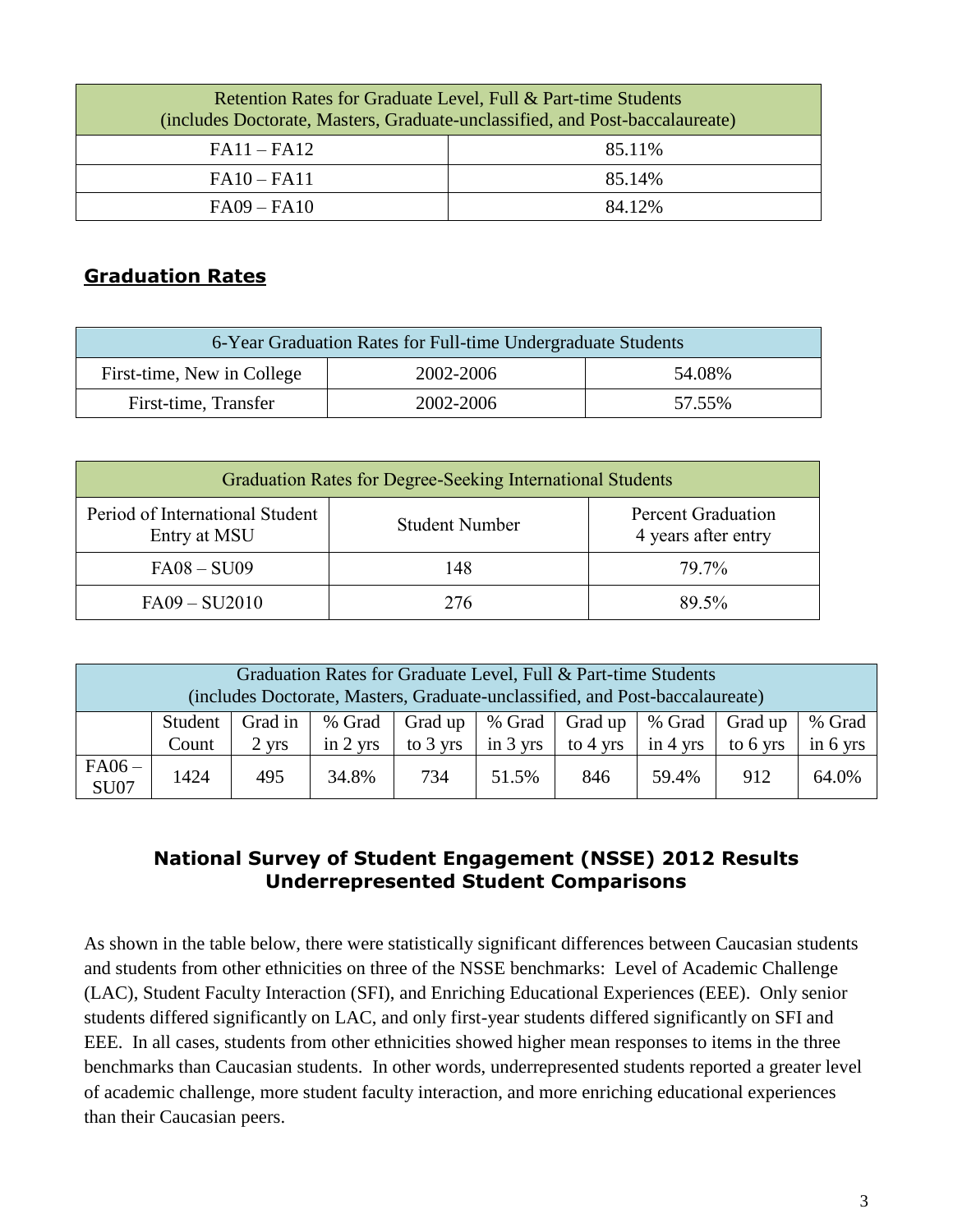| <b>NSSE</b><br><b>Benchmarks</b> <sup>a</sup> |                        | <b>MSU Caucasian/</b><br><b>White</b> |                  | <b>MSU Other</b><br><b>Ethnicities</b> <sup>b</sup> |                  | <b>Significance</b><br>Level <sup>c</sup> | <b>Effect Size</b> |
|-----------------------------------------------|------------------------|---------------------------------------|------------------|-----------------------------------------------------|------------------|-------------------------------------------|--------------------|
|                                               |                        | Mean                                  | $\boldsymbol{N}$ | Mean                                                | $\boldsymbol{N}$ | $\boldsymbol{p}$                          | Cohen's $d$        |
| LAC                                           | <b>FY</b>              | 50.82                                 | 245              | 54.51                                               | 43               |                                           | .339               |
|                                               | $S_{R}$                | 53.76                                 | 597              | 57.00                                               | 98               |                                           | .401               |
| <b>ACL</b>                                    | <b>FY</b>              | 41.06                                 | 270              | 45.72                                               | 47               |                                           | .392               |
|                                               | <b>SR</b>              | 50.95                                 | 625              | 52.61                                               | 102              |                                           | .183               |
| <mark>SFI</mark>                              | $\overline{\text{FY}}$ | 33.48                                 | 246              | 41.99                                               | 43               | $**$                                      | .709               |
|                                               | <b>SR</b>              | 41.32                                 | 599              | 43.38                                               | 98               |                                           | .202               |
| <b>EEE</b>                                    | FY                     | 27.13                                 | 239              | 32.50                                               | 41               | $**$                                      | .674               |
|                                               | <b>SR</b>              | 37.45                                 | 586              | 39.84                                               | 98               |                                           | .301               |
| <b>SCE</b>                                    | <b>FY</b>              | 60.88                                 | 233              | 62.92                                               | 40               |                                           | .120               |
|                                               | <b>SR</b>              | 56.43                                 | 583              | 59.28                                               | 97               |                                           | .266               |

<sup>a</sup> See complete descriptions below dividing line

<sup>b</sup> Includes the following ethnicity categories: African American/Black, American Indian/Alaska Native, Asian/Pacific Islander, Hispanic, Foreign, Multi-racial/ethnic, and Other. Those in the Unknown category were excluded.

 $c * p < .05 ** p < .01 ** p < .001 (2-tailed)$ 

"Education of our students is the ultimate goal, not merely retention. Retention and graduation are *merely by-products of effective student learning*. The educational tools of engagement: cooperative and problem-based learning, service-learning, and learning communities are a few examples of successful pedagogies." – Vincent Tinto

### **WHAT WORKS AND OUR RESPONSE**

The ACT Survey (2010) found three main categories with the greatest impact on retention:

- First-year programs
- Academic advising
- Learning support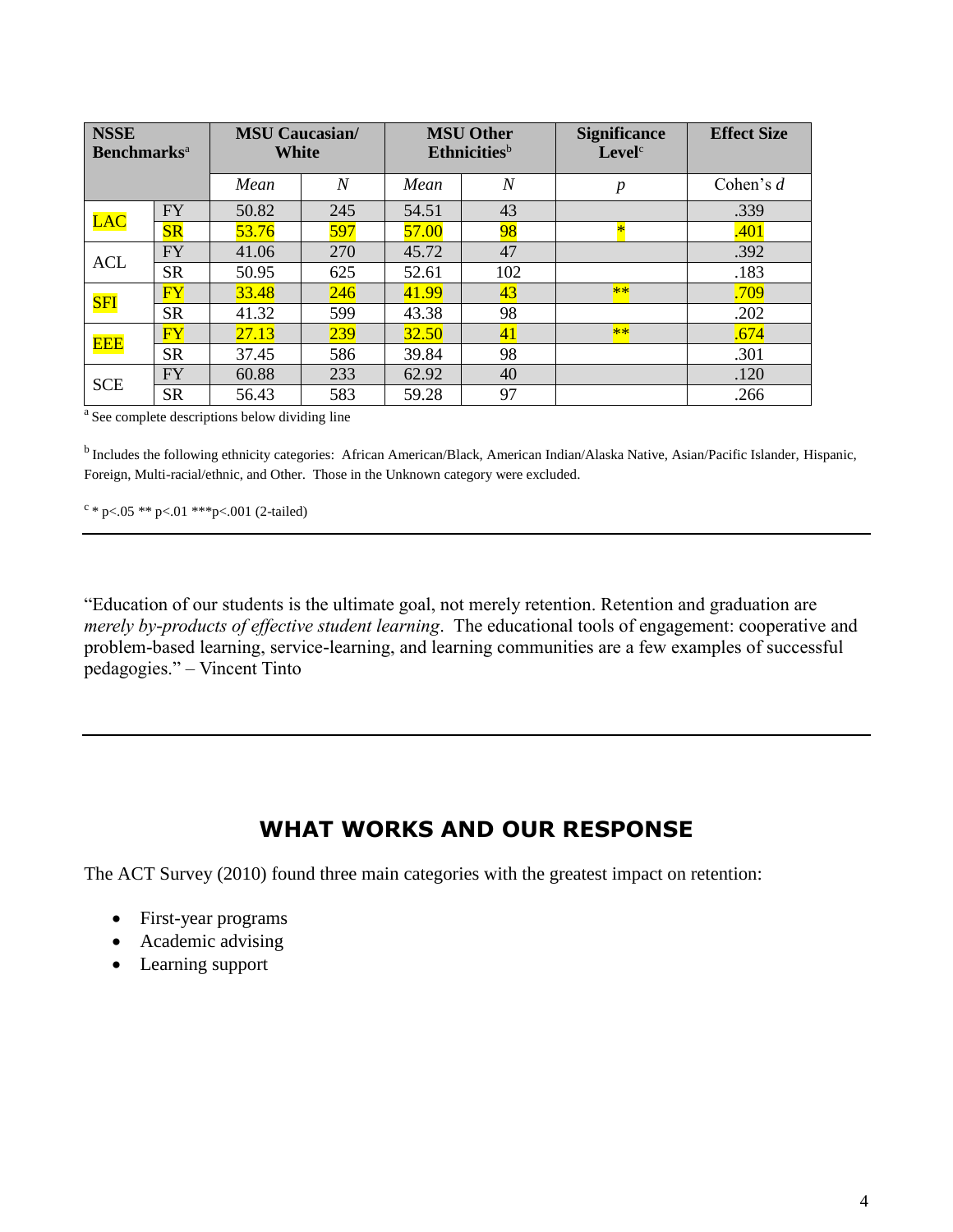# **First-Year Programs**

| <b>Program</b>                                                             | <b>Description</b>                                                                                                                                                                                                                                                                                                                                                                                                             |
|----------------------------------------------------------------------------|--------------------------------------------------------------------------------------------------------------------------------------------------------------------------------------------------------------------------------------------------------------------------------------------------------------------------------------------------------------------------------------------------------------------------------|
| GEP 101 (First-Year Foundations)                                           | Approximately 82-86 sections offered each fall with<br>additional sections during the spring and summer<br>semesters.<br>Uses multiple modalities to reach different student<br>populations. Includes sections that are fully online,<br>blended, for veterans only, for non-traditional<br>students only, for ELI/non-native English speakers<br>only, are Agriculture-themed, as well as other<br>designations               |
| Curricular Learning Communities (CLC)<br>Living Learning Communities (LLC) | Connected to GEP 101: CLCs are a cohort model in<br>which students are co-enrolled in two or more<br>classes together. Faculty work together in CLCs to<br>integrate curriculum. LLCs group students together                                                                                                                                                                                                                  |
|                                                                            | in residence halls.<br>10 CLC sections during $2012 - 2013$<br>14 LLCs for Fall 2013—some LLC's are<br>linked to GEP 101                                                                                                                                                                                                                                                                                                       |
| Jump START (Summer Transition and<br>Academic Readiness Training)          | A summer bridge program for conditionally<br>admitted students. -45 students currently enrolled                                                                                                                                                                                                                                                                                                                                |
| <b>Common Reader</b>                                                       | The Common Reader provides a common academic<br>experience and creates a greater sense of community<br>among students, faculty, and staff. Fall 2013, the<br>Common Reader will be Start Something that<br>Matters, by Blake Mycoskie.<br>The Common Reader is now a "Community Read"<br>in cooperation with OTC, Drury, Community<br>Foundation of the Ozarks, City of Springfield, and<br><b>Student Activities Council.</b> |
| Student Orientation, Advisement &<br><b>Registration (SOAR)</b>            | Connects with approximately 2,600 students and<br>uses framework for structuring & delivering<br>transitions:<br>• Confident in their decision to attend MSU<br>• Comfortable with campus resources and services<br>• Connected to the University, faculty, staff, and<br>students<br>• Curious about intellectual issues and<br>opportunities                                                                                 |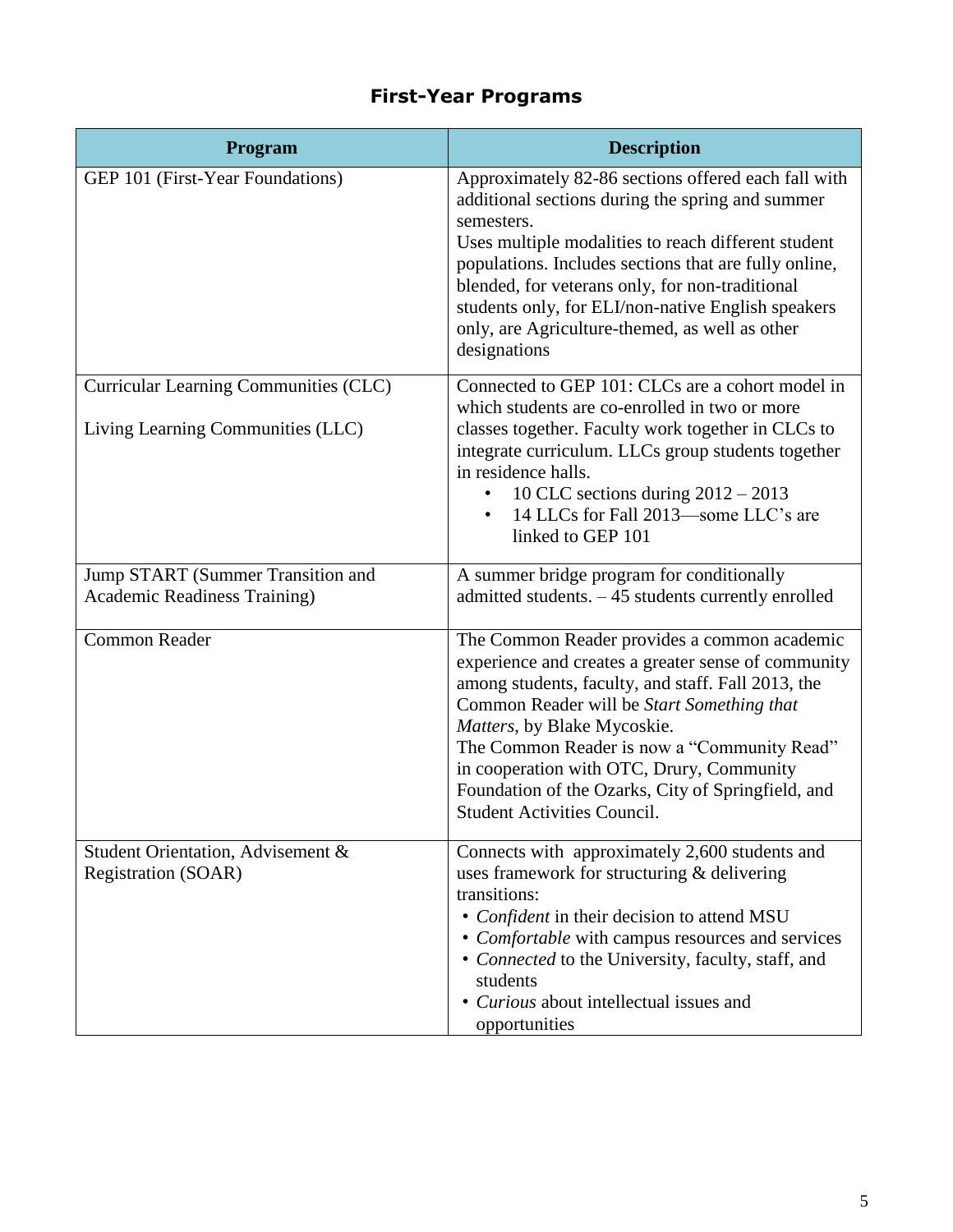# **Academic Advising**

| <b>Program</b>                                      | <b>Description</b>                                                                                                                                                                                                                                                                                                                     |
|-----------------------------------------------------|----------------------------------------------------------------------------------------------------------------------------------------------------------------------------------------------------------------------------------------------------------------------------------------------------------------------------------------|
| Take AIM (Academic Information and<br>Motivation)   | A non-credit online class designed for<br>exploratory/undecided students on academic<br>probation. Focuses on issues for probationary<br>students, goal setting, motivation, University rules,<br>regulations, GPAs, as well as others.                                                                                                |
| TRANSFERmation                                      | New transfer orientation opportunity for incoming<br>transfer students                                                                                                                                                                                                                                                                 |
| <b>Students and Academic Advisement Center</b>      | Structured efforts to provide exploratory/undecided<br>students with support and information to make good<br>decisions about majors.<br>• Annual Majors Fair<br>• Websites for featured academic majors<br>• Activities to help explore academic programs<br>• Advisors communicate regularly with advisees<br>• Individualized Majors |
| Faculty and Staff and Academic Advisement<br>Center | Training and Developing excellent academic<br>advisors campus-wide.<br>• Master Advisor Workshops<br>• Advising Basics Workshops<br>• Academic Advisor Forum sessions<br>• Advising International Students Workshop<br>• Career Advising Workshop<br>• Yearly Advising Conference                                                      |

# **Learning Support**

| <b>Program</b>                          | <b>Description</b>                                                                                                                                                                                                                                                                                                                  |
|-----------------------------------------|-------------------------------------------------------------------------------------------------------------------------------------------------------------------------------------------------------------------------------------------------------------------------------------------------------------------------------------|
| Citizenship and Service-Learning (CASL) | Experiential education that combines and pursues<br>both academic achievement and community service<br>while also requiring the use of effective reflection<br>exercises: 295 Component students, 2,166 Integrated<br>students, 15 Dual Credit Component students, and<br>32 Greenwood students during Fall 2012 & Spring<br>2013.  |
| <b>Study Away</b>                       | Provides students with semester-long programs as<br>well as short-term study away programs. From<br>Summer 2009 to Spring 2012 there were at total of<br>945 students who participated in study away<br>programs, which included 463 students in short-term<br>faculty-led programs and 482 students in semester-<br>long programs. |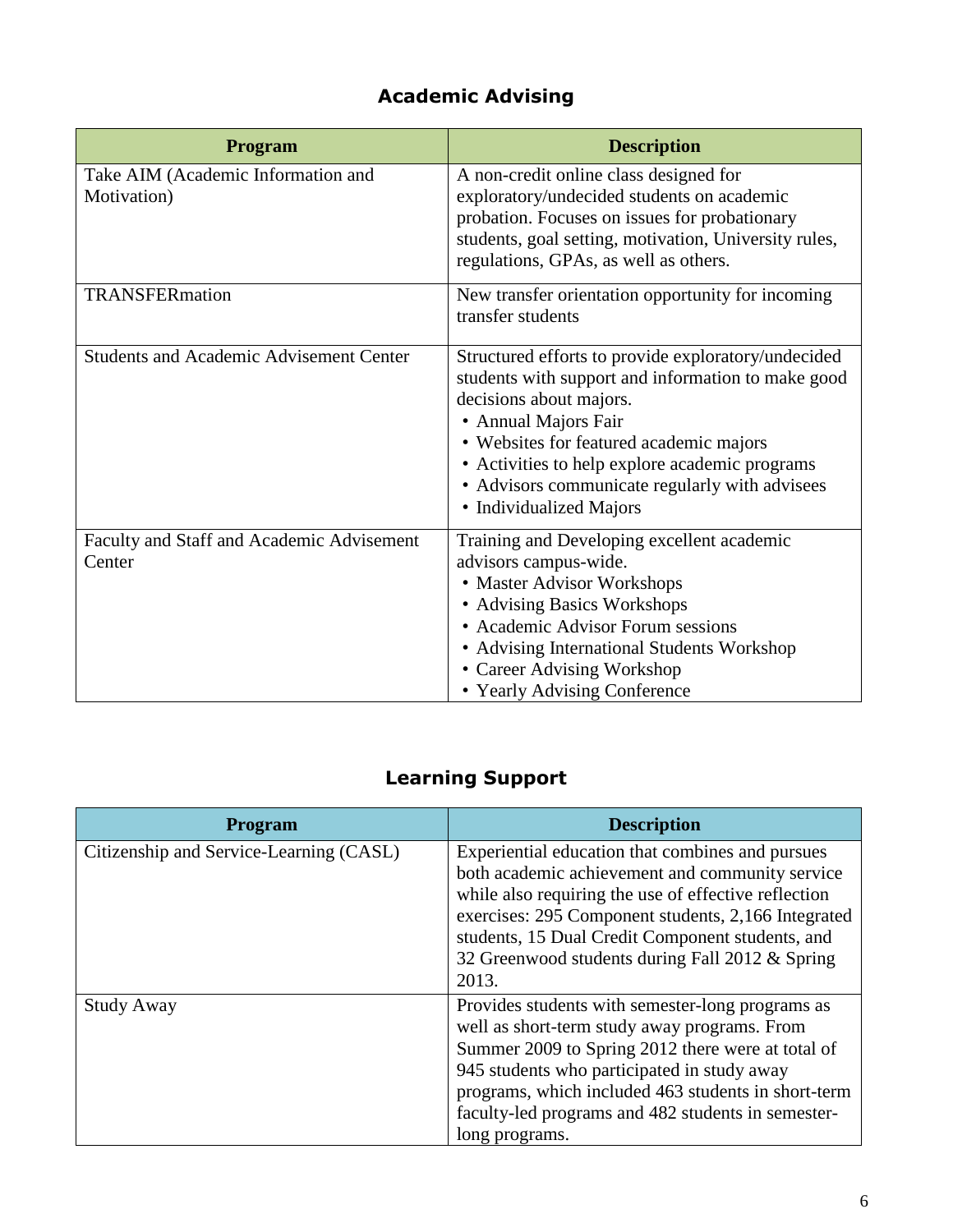| Bear CLAW (Center for Learning and Writing) | An interactive space that unites the resources and                                                |
|---------------------------------------------|---------------------------------------------------------------------------------------------------|
| and the Learning Commons                    | expertise of faculty, library personnel, and many                                                 |
|                                             | specific programs in an environment that fosters                                                  |
|                                             | informal, collaborative work and social interaction.                                              |
|                                             |                                                                                                   |
| <b>Subject Area Tutoring</b>                | Provided through the Bear CLAW. Free tutors are                                                   |
|                                             | available for students in mathematics, science,                                                   |
|                                             | business, and others. This program had a total of                                                 |
|                                             | 5,531 visits during the Fall 2012 and Spring 2013                                                 |
|                                             | semesters.                                                                                        |
| Peer Assisted Study Session Program (PASS)  | Provided through the Bear CLAW. A series of                                                       |
|                                             | review sessions for students taking historically                                                  |
|                                             | difficult courses. Spring and Fall 2013 included                                                  |
|                                             | PASS for 14 Biomedical Science courses, 22                                                        |
|                                             | Chemistry courses, 23 Economics courses, and 3                                                    |
|                                             | Psychology courses.                                                                               |
|                                             |                                                                                                   |
| <b>Absent Professor Program</b>             | Provided through the Bear CLAW. Provides                                                          |
|                                             | workshops by either substituting for faculty who<br>cannot attend class or by providing workshops |
|                                             | focusing on student success that supplement course                                                |
|                                             | material.                                                                                         |
|                                             |                                                                                                   |
| <b>Writing Center Initiatives</b>           | Provided through the Bear CLAW.                                                                   |
|                                             | • Writing consultants work with clients using face-                                               |
|                                             | to-face, online asynchronous (via email), or                                                      |
|                                             | online synchronous (using Adobe Connect)                                                          |
|                                             | methods.                                                                                          |
|                                             |                                                                                                   |
|                                             | • Writing Fellows Program: Specialized                                                            |
|                                             | undergraduate and graduate writing consultants                                                    |
|                                             | trained to collaborate with faculty in a particular                                               |
|                                             | course to support writing within that course and                                                  |
|                                             | consult with students one-on-one on writing                                                       |
|                                             | assignments within multiple disciplines.                                                          |
|                                             |                                                                                                   |
| <b>TRiO Student Support Services</b>        | Grant-funded program by the Department of                                                         |
|                                             | Education. Tutoring, intensive academic advising,                                                 |
|                                             | and study skills assistance are only a few of the                                                 |
|                                             | many services offered to qualified students.                                                      |
|                                             | Congress mandates that two-thirds of the students<br>must come from families with incomes under   |
|                                             | \$28,000, where neither parent graduated from                                                     |
|                                             | college. During the fall of 2012, 46% of these                                                    |
|                                             | students had a 3.0 or better GPA and 78% of                                                       |
|                                             | students had a 2.5 or higher GPA.                                                                 |